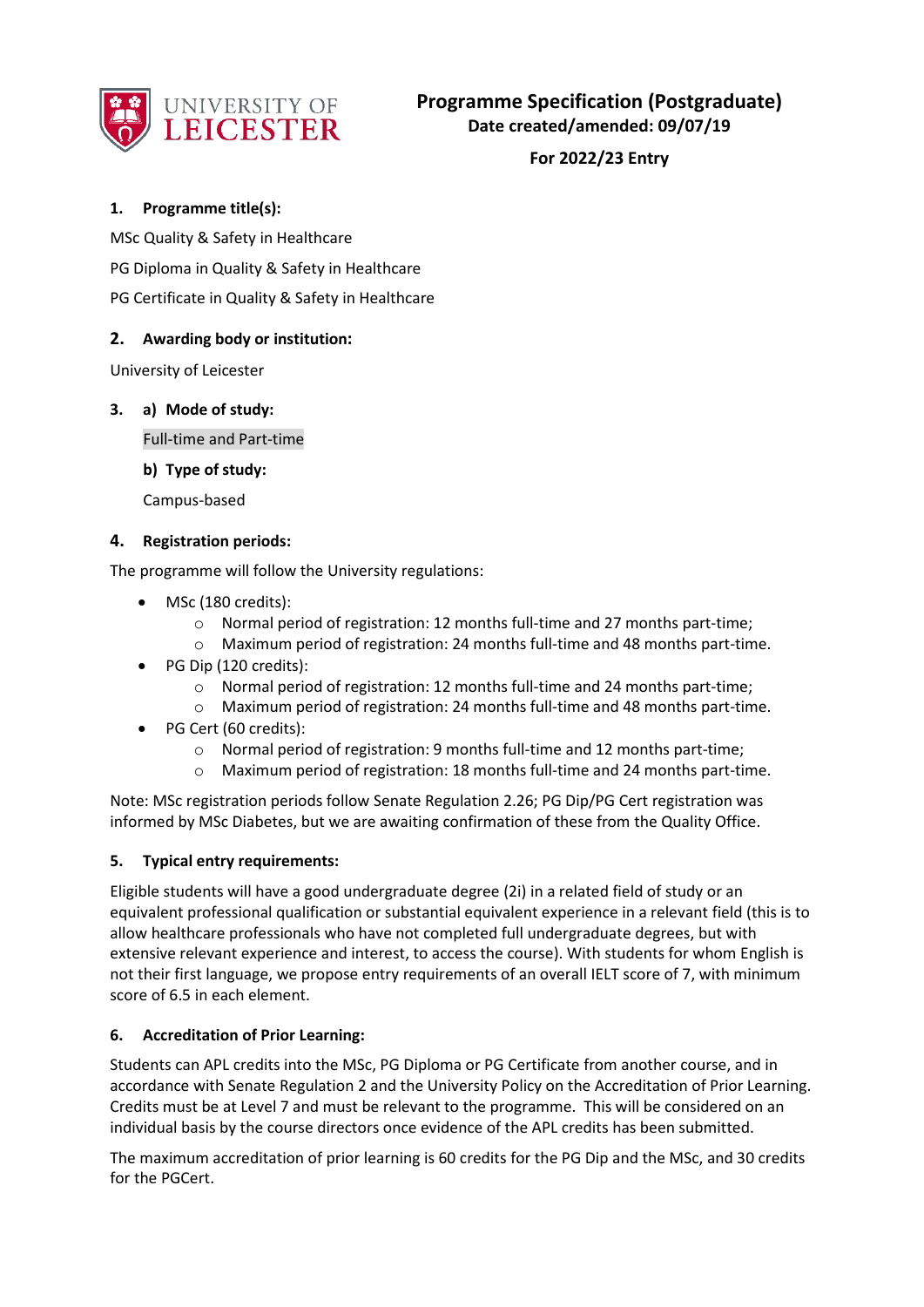Where AP(C)L is approved this will be graded and, where appropriate, will contribute to the final classification of an award.

# **7. Programme aims:**

The programme will attend to both theoretical and practical aspects of healthcare quality and patient safety; it will draw on the internationally renowned research of the SAPPHIRE (Social Science APPlied to Healthcare Improvement REsearch) and TIMMS (The Infant Mortality & Morbidity Studies) research groups as well as other experts at the University of Leicester. The course offers a sound grounding in research methods, practice and theory in the field of healthcare quality and patient safety as well as developing key transferable skills in, critical appraisal, academic writing, project management and communication.

# **8. Reference points used to inform the programme specification:**

• We have consulted (and will continue to consult) with the **Leicester Learning Institute** for guidance on the design and development of: intended learning outcomes and transferable skills; innovative and technologically enhanced teaching and learning methods; and assessment methods and their alignment to ILOs.

• The programme is currently managed by a programme development committee which includes academic staff from SAPPHIRE and TIMMS research groups, and clinicians with expertise in quality improvement.

• The programme incorporates two modules from the MRes Applied Health Research taught in the department, a strategy that the MSc Diabetes has used successfully. These MRes modules are subject to regular annual review by the MRes appointed external examiner and via the University of Leicester Annual Development Review. The modules have been reported to be of high quality.

• Throughout the programme students will be invited and encouraged to evaluate sessions and modules. Module leaders will continuously evaluate the content and contributions to their module.

- An External Examiner will be appointed according to [Senate regulations 7.18-7.60.](http://www2.le.ac.uk/offices/sas2/regulations/general-regulations-for-taught-programmes)
- The programme will be subject to **University of Leicester Periodic Developmental Review**.

• To benchmark and inform the standards and aims of the programme, we have drawn upon the following sources:

- QAA Masters degree characteristics March 2010
- QAA Masters Medicine
- University of Leicester Learning and Teaching Strategy 2016-2020
- To benchmark and inform the content of the programme, in relation to the specific focus on patient safety and quality improvement, we have (and will continue to) engage in the following activities:
	- Consultations with key stakeholders (e.g. academics and clinicians with expertise in areas relating to each module);
	- Keeping abreast of relevant academic literature;
	- Ensuring we are up to date with documentation produced by relevant organisations and professional bodies, including:
		- [Health Foundation](http://www.health.org.uk/publications) e.g. 'Overview of Postgraduate Courses, online courses, training centres and short courses in Quality Improvement and Improvement Science in the UK' (Health Foundation, March 2015);
		- [Academy of Medical Royal Colleges](http://www.aomrc.org.uk/) e.g. 'Quality improvement curriculum development recommendations' (AoMRC, Nov. 2015).

### **9. Programme Outcomes:**

As a result of successfully completing the **Post Graduate Certificate** in Patient Safety and Quality Improvement in Healthcare, students will be able to: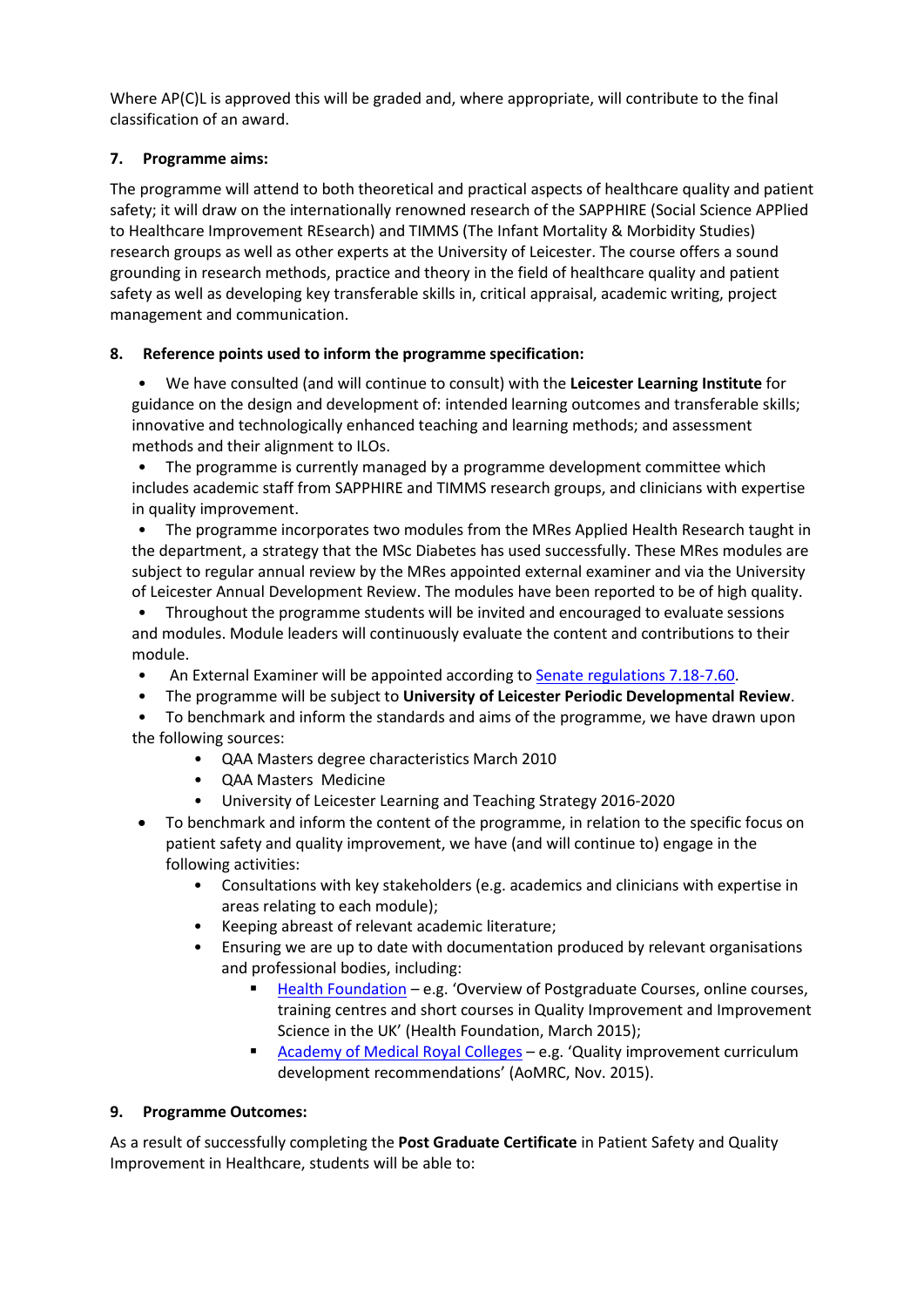- apply knowledge and skills acquired from the core programme content on quality improvement in healthcare and patient safety;
- apply knowledge and skills acquired from one additional substantive module from the programme portfolio (i.e. the core modules for the PG Dip.)

As a result of successfully completing the **Post Graduate Diploma** in Patient Safety and Quality Improvement in Healthcare, students will additionally be able to:

- apply knowledge and skills acquired from two further substantive modules from the programme portfolio;
- explain good principles of design, conduct, and governance of health-related research;
- appraise examples of health-related research using quantitative and qualitative methods;
- apply methodological knowledge and skills to their own area of practice/interest.

As a result of successfully completing the **MSc** in Patient Safety and Quality Improvement in Healthcare, students will additionally have:

- practical experience of undertaking a supervised research, evaluation and/or improvement project, applying the knowledge from taught modules;
- experience of project management, working with a research supervisor and, where appropriate, research ethics and governance procedures;
- experience of writing a report on their project in the form of a dissertation (max. 12,000 words).

| <b>Intended Learning</b>                                                                                                                                                                                                                                                    | <b>Teaching and Learning Methods</b>                                                                                                                                      | <b>How Demonstrated?</b>                                                                                                                                                                                                                                                                 |  |  |
|-----------------------------------------------------------------------------------------------------------------------------------------------------------------------------------------------------------------------------------------------------------------------------|---------------------------------------------------------------------------------------------------------------------------------------------------------------------------|------------------------------------------------------------------------------------------------------------------------------------------------------------------------------------------------------------------------------------------------------------------------------------------|--|--|
| <b>Outcomes</b>                                                                                                                                                                                                                                                             |                                                                                                                                                                           |                                                                                                                                                                                                                                                                                          |  |  |
|                                                                                                                                                                                                                                                                             | (a) Discipline specific knowledge and competencies                                                                                                                        |                                                                                                                                                                                                                                                                                          |  |  |
|                                                                                                                                                                                                                                                                             | Knowledge                                                                                                                                                                 |                                                                                                                                                                                                                                                                                          |  |  |
| Demonstrate mastery of a<br>broad range of contemporary<br>issues and a broad body of<br>theory relating to quality and<br>safety in healthcare.                                                                                                                            | Lectures, seminars, directed and<br>self-directed reading and study,<br>group work, workshops and<br>consultation with teaching staff.<br>Project supervision [MSc only]. | Summative assessment (written<br>reports and essays, oral<br>presentations), formative<br>assessment (written assignments,<br>activities undertaken via the virtual<br>learning environment (VLE) and oral<br>presentations) and non-assessed<br>group work.<br>Dissertation [MSc only]. |  |  |
| <b>Concepts</b>                                                                                                                                                                                                                                                             |                                                                                                                                                                           |                                                                                                                                                                                                                                                                                          |  |  |
| Define and critically appraise<br>key concepts and theories in:<br>patient safety and quality<br>improvement in healthcare [PG<br>Cert/Dip/MSc]; human factors,<br>measuring and monitoring, and<br>leading, managing and<br>organising quality and safety<br>[PG Dip/MSc]. | Lectures, seminars, directed and<br>self-directed reading and study,<br>group work, workshops,<br>consultation with teaching staff.<br>Project supervision [MSc only].    | Summative assessment (written<br>reports and essays, oral<br>presentations), formative<br>assessment (written assignments,<br>VLE activities and oral presentations)<br>and non-assessed group work.<br>Dissertation [MSc only].                                                         |  |  |
| Apply key concepts used in<br>analysis of quality and safety,<br>and recognise the challenges in<br>conceptualising and defining<br>quality in healthcare.                                                                                                                  | Directed and self-directed reading<br>and study, group work, workshops,<br>consultation with teaching staff.<br>Project supervision [MSc only].                           | Summative assessment (written<br>reports and essays, oral<br>presentations), formative<br>assessment (written assignments,<br>VLE activities and oral presentations)<br>and non-assessed group work.<br>Dissertation [MSc only].                                                         |  |  |

Unless otherwise stated, programme outcomes apply to all awards specified in 1. Programme title(s).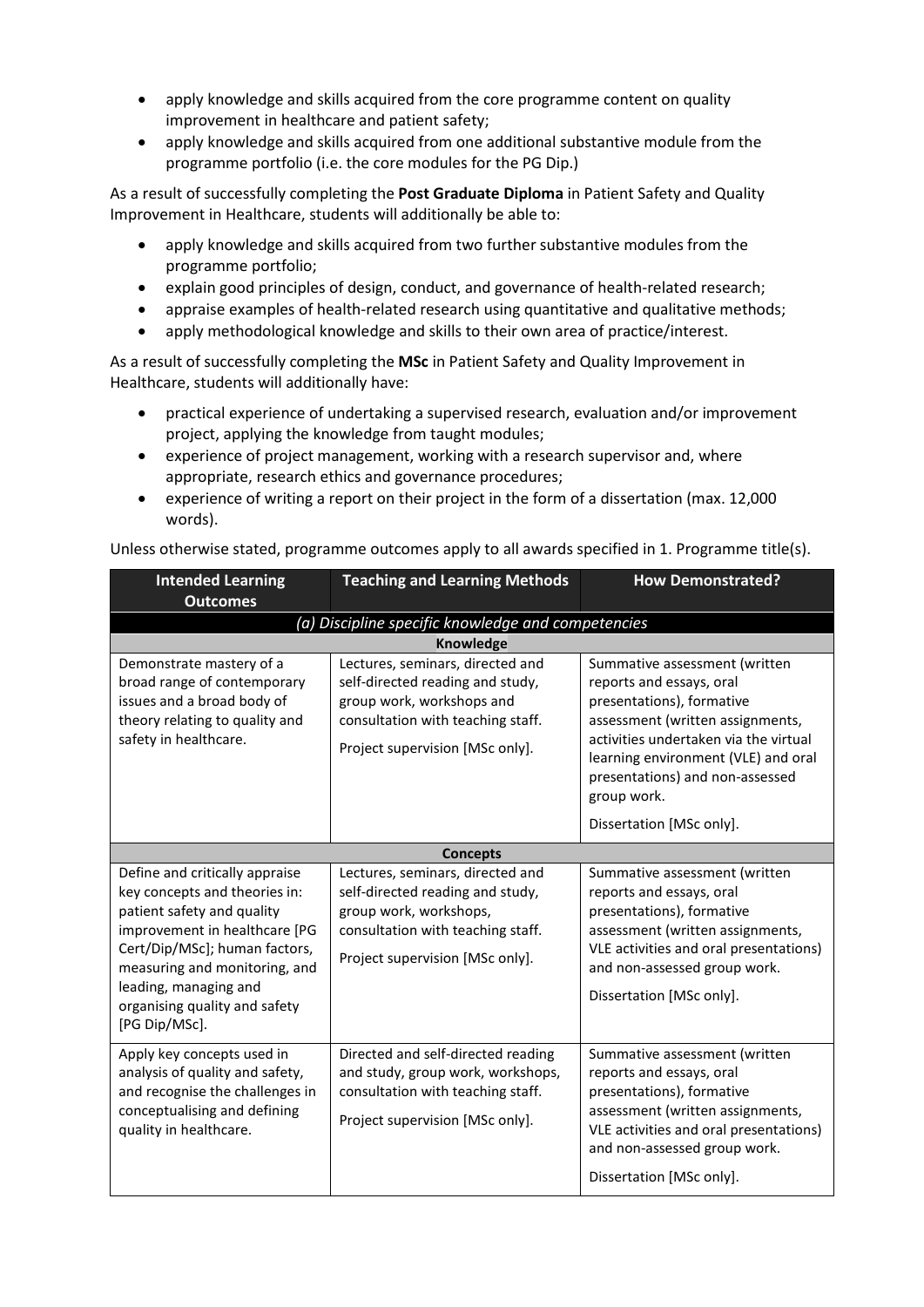| <b>Intended Learning</b><br><b>Outcomes</b>                                                                                                                                                                  | <b>Teaching and Learning Methods</b>                                                                                                                                                    | <b>How Demonstrated?</b>                                                                                                                                                                                                         |  |  |
|--------------------------------------------------------------------------------------------------------------------------------------------------------------------------------------------------------------|-----------------------------------------------------------------------------------------------------------------------------------------------------------------------------------------|----------------------------------------------------------------------------------------------------------------------------------------------------------------------------------------------------------------------------------|--|--|
|                                                                                                                                                                                                              | <b>Techniques</b>                                                                                                                                                                       |                                                                                                                                                                                                                                  |  |  |
| Demonstrate competence and a<br>critical approach to problem<br>identification, solution design<br>and testing.                                                                                              | Seminars, group work, team<br>problem solving activities and<br>consultation with teaching staff.<br>Project supervision [MSc only].                                                    | Summative assessment (written<br>reports and essays, oral<br>presentations), formative<br>assessment (written assignments,<br>VLE activities and oral presentations)<br>and non-assessed group work.                             |  |  |
|                                                                                                                                                                                                              |                                                                                                                                                                                         | Dissertation [MSc only].                                                                                                                                                                                                         |  |  |
| Analyse and interpret data<br>related to healthcare quality<br>[PG Dip/MSc].                                                                                                                                 | Seminars, directed reading, group<br>work, computer practical classes and<br>consultation with teaching staff [PG<br>Dip/MSc].<br>Project supervision [MSc only].                       | Non-assessed computer-based<br>activities, formative assessment<br>(group work and presentation) and<br>summative assessment (written<br>reports) [PG Dip].                                                                      |  |  |
|                                                                                                                                                                                                              |                                                                                                                                                                                         | Dissertation [MSc only].                                                                                                                                                                                                         |  |  |
|                                                                                                                                                                                                              | <b>Critical analysis / Appraisal of evidence</b>                                                                                                                                        |                                                                                                                                                                                                                                  |  |  |
| Evaluate the quality of methods<br>and evidence used in quality<br>and safety improvement<br>projects and studies.                                                                                           | Seminars, directed and self-directed<br>reading and study, group work, team<br>problem solving activities and<br>consultation with teaching staff.<br>Project supervision [MSc only].   | Summative assessment (written<br>reports and essays, oral<br>presentations), formative<br>assessment (written assignments,<br>VLE activities and oral presentations)<br>and non-assessed group work.<br>Dissertation [MSc only]. |  |  |
|                                                                                                                                                                                                              | Presentation                                                                                                                                                                            |                                                                                                                                                                                                                                  |  |  |
| Present knowledge, arguments<br>and evidence relating to quality<br>and safety in healthcare, clearly<br>and critically in a variety of<br>written, visual and oral formats,<br>and to a range of audiences. | Directed and self-directed study,<br>group work and feedback from<br>peers and staff.<br>Project supervision [MSc only].                                                                | Summative assessment (written<br>reports and essays, oral<br>presentations), formative<br>assessment (written assignments,<br>VLE activities and oral presentations)<br>and non-assessed group work.<br>Dissertation [MSc only]. |  |  |
|                                                                                                                                                                                                              |                                                                                                                                                                                         |                                                                                                                                                                                                                                  |  |  |
|                                                                                                                                                                                                              | (b) Transferable skills<br><b>Research skills</b>                                                                                                                                       |                                                                                                                                                                                                                                  |  |  |
| Apply appropriate and<br>sophisticated research<br>methodology; analyse and<br>interpret quantitative data; and<br>use statistical software [PG<br>Dip/MSc].                                                 | Workshops (including computer-<br>based classes) and consultation with<br>teaching staff.<br>Independent research and project<br>supervision (if quantitative in<br>nature) [MSc only]. | Summative and formative<br>assessment (written reports and oral<br>presentations) and non-assessed<br>computer-based activities.<br>Dissertation (if quantitative) [MSc<br>only].                                                |  |  |
|                                                                                                                                                                                                              | <b>Communication skills</b>                                                                                                                                                             |                                                                                                                                                                                                                                  |  |  |
| Written: Express ideas, theories<br>and concepts clearly in writing<br>in an academic style.                                                                                                                 | Seminars, directed and self-directed<br>reading and study, group work and<br>consultation with teaching staff.<br>Project supervision [MSc only].                                       | Summative and formative written<br>reports and formative VLE activities.<br>Dissertation [MSc only].                                                                                                                             |  |  |
| <b>Oral:</b> Communicate clearly and<br>with sensitivity with peers and<br>different stakeholder groups<br>(including staff and patients) in<br>relation to issues of patient<br>safety.                     | Seminars, group work, team<br>problem solving activities and<br>consultation with teaching staff.                                                                                       | Summative and formative oral<br>presentations and non-assessed<br>group work and contribution to<br>seminar discussions.                                                                                                         |  |  |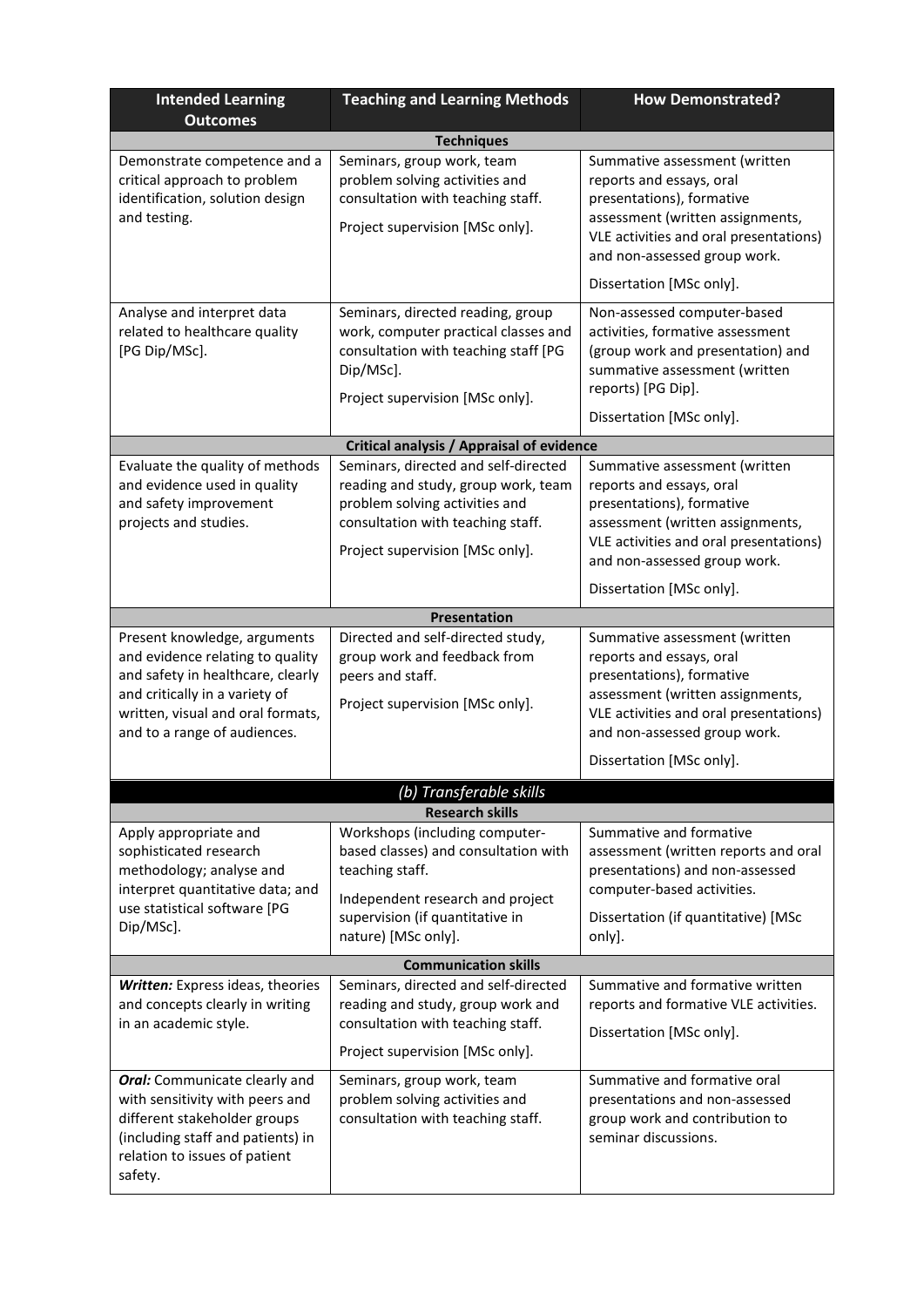| <b>Intended Learning</b><br><b>Outcomes</b>                                                                                                         | <b>Teaching and Learning Methods</b>                                                                                                                                                                              | <b>How Demonstrated?</b>                                                                                                                                            |  |
|-----------------------------------------------------------------------------------------------------------------------------------------------------|-------------------------------------------------------------------------------------------------------------------------------------------------------------------------------------------------------------------|---------------------------------------------------------------------------------------------------------------------------------------------------------------------|--|
|                                                                                                                                                     | Data presentation                                                                                                                                                                                                 |                                                                                                                                                                     |  |
| Present methods, findings and<br>conclusions from data analysis<br>in a variety of formats (written,<br>visual and oral formats) [PG                | Directed and self-directed study,<br>seminars and group work [PG<br>Dip/MSc].<br>Independent research and project                                                                                                 | Summative and formative written<br>reports and oral presentations [PG<br>Dip].<br>Dissertation [MSc only].                                                          |  |
| Dip/MSc].                                                                                                                                           | supervision [MSc only].                                                                                                                                                                                           |                                                                                                                                                                     |  |
|                                                                                                                                                     | <b>Information technology</b>                                                                                                                                                                                     |                                                                                                                                                                     |  |
| Use word processing packages                                                                                                                        | Directed and self-directed study.                                                                                                                                                                                 | All written coursework and                                                                                                                                          |  |
| to produce, format and present<br>written work professionally.                                                                                      | Independent research and project<br>supervision [MSc only].                                                                                                                                                       | contributions to VLE activities.<br>Dissertation [MSc only].                                                                                                        |  |
| <b>Employ presentation packages</b><br>to support the development<br>and delivery of presentations.                                                 | Directed and non-directed study and<br>group work.                                                                                                                                                                | All presentations.                                                                                                                                                  |  |
| Master technology (including<br>VLE) to support collaborative<br>working with peers.                                                                | Group work - both within and out<br>with timetabled sessions.                                                                                                                                                     | Contribution to group work and VLE<br>activities.                                                                                                                   |  |
| Demonstrate competence in<br>use of statistical software.                                                                                           | Seminars, computer-based classes<br>and consultation with staff [PG<br>Dip/MSc].                                                                                                                                  | Any coursework involving analysis<br>[PG Dip/MSc].<br>Dissertation (if quantitative) [MSc                                                                           |  |
|                                                                                                                                                     | Independent research and project<br>supervision (if quantitative) [MSc<br>only].                                                                                                                                  | only].                                                                                                                                                              |  |
|                                                                                                                                                     | <b>Problem solving</b>                                                                                                                                                                                            |                                                                                                                                                                     |  |
| Works effectively both<br>independently and with others<br>to stimulate and evolve<br>solutions to problems.                                        | Group work, team problem solving<br>activities, directed and self-directed<br>study and consultation with teaching<br>staff.<br>Independent research and project<br>supervision [MSc only].                       | Summative and formative<br>coursework and presentations,<br>formative contribution to VLE<br>activities and non-assessed group<br>work.<br>Dissertation [MSc only]. |  |
| Applies relevant theory and<br>appropriate methods to<br>problems (e.g. case studies).                                                              | Seminars, directed and self-directed<br>reading and study, group work, team<br>problem solving activities and<br>consultation with teaching staff.<br>Independent research and project<br>supervision [MSc only]. | Summative and formative<br>coursework and presentations and<br>non-assessed group work.<br>Dissertation [MSc only].                                                 |  |
| <b>Working relationships</b>                                                                                                                        |                                                                                                                                                                                                                   |                                                                                                                                                                     |  |
| Work effectively in a team with<br>individuals from different<br>backgrounds; and practise the<br>principles of inter-professional<br>working.      | Seminars, group work (both within<br>and out with timetabled sessions)<br>and team problem solving activities.                                                                                                    | All group work and summative<br>written reports on group activities.                                                                                                |  |
| <b>Managing learning</b>                                                                                                                            |                                                                                                                                                                                                                   |                                                                                                                                                                     |  |
| Demonstrate capacity for<br>independent study, self-<br>organisation, time management<br>and prioritisation and [for MSc<br>only] project planning. | Self-directed reading and study.<br>Independent research and project<br>supervision [MSc only].                                                                                                                   | Managing own workload, meeting<br>deadlines and contributing to group<br>activities.<br>Dissertation [MSc only].                                                    |  |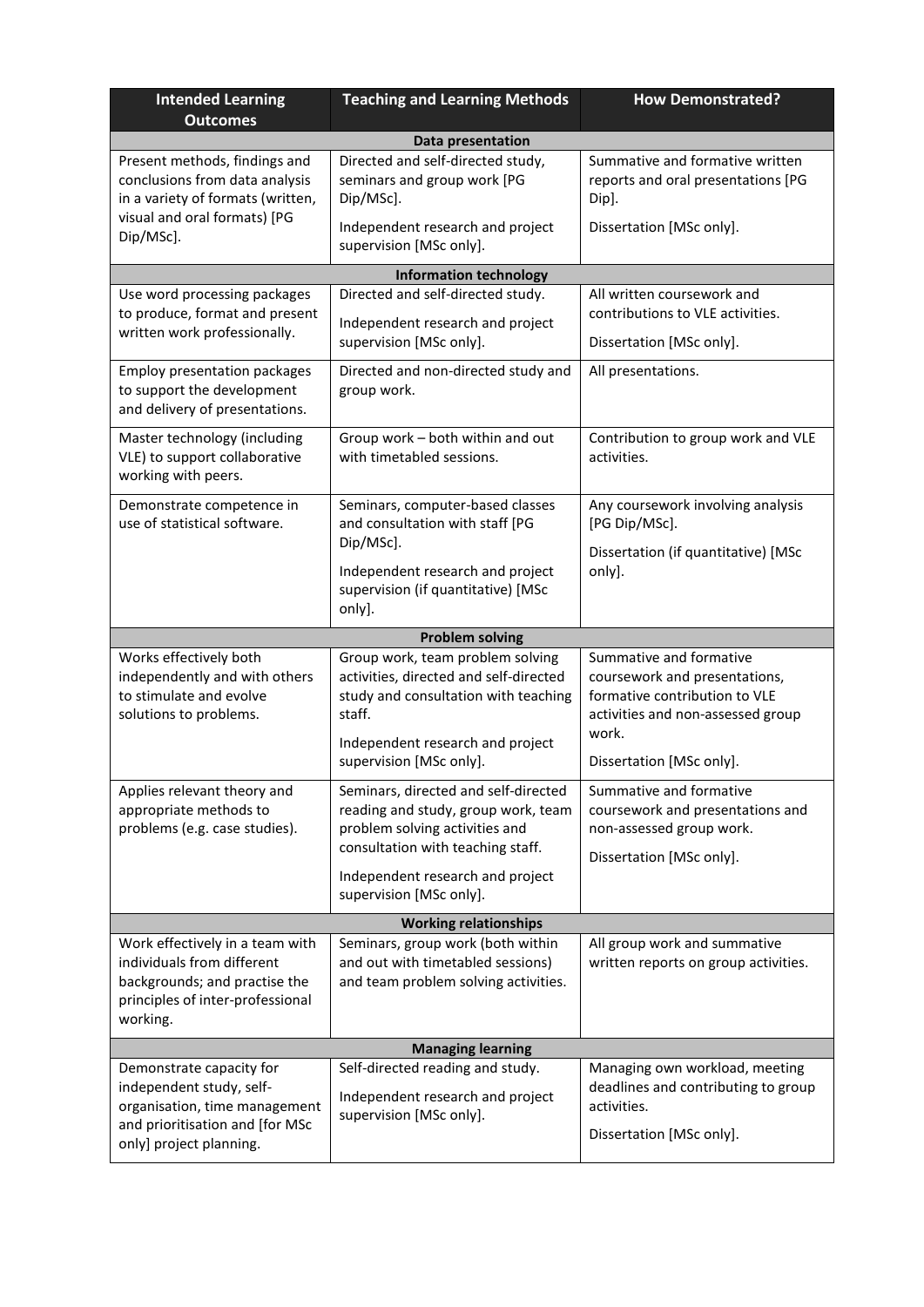| <b>Intended Learning</b><br><b>Outcomes</b>                                                                          | <b>Teaching and Learning Methods</b>                             | <b>How Demonstrated?</b>                                             |
|----------------------------------------------------------------------------------------------------------------------|------------------------------------------------------------------|----------------------------------------------------------------------|
| Engage in reflective practice,<br>evaluate own strengths and<br>limitations and respond to<br>constructive feedback. | Group activities, VLE activities and<br>consultation with staff. | Completion of reflective learning<br>diary.                          |
| Plan and coordinate activities in<br>a team setting.                                                                 | Group work and team problem<br>solving activities.               | All group work and summative<br>written reports on group activities. |

# **10. Special features**

The administration and teaching of the programme will be conducted in the new George Davies Centre. In addition to the classrooms for teaching delivery, the building includes computer rooms and space for self-directed study with 24-hour access for postgraduate students. A close relationship with the local NHS (providers and commissioning groups) exists and provides opportunities for collaborative dissertation projects focused on developing, implementing and evaluating interventions to improve real-world quality and safety.

# **11. Indicators of programme quality**

- The programme will be subject to standard University of Leicester procedures for quality assessment, including Annual Development Review, liaison with College Academic Committee and the programme will report to the department's Learning and Teaching Committee (L&T).
- An External Examiner will be appointed according to [Senate regulations 7.18-7.60.](http://www2.le.ac.uk/offices/sas2/regulations/general-regulations-for-taught-programmes)
- There will be systematic, regular evaluation by students registered with the programme, including anonymous evaluation of sessions and modules. A student representative will be invited to attend L&T committee meetings (for unreserved business only).
- The programme's teaching staff will engage with University procedures for peer assessment of teaching and marking.
- Once the course is running, we will be seeking accreditation from relevant bodies/organisations. This is likely to involve seeking accreditation for individual modules; for example, accreditation of module MD7457 from the Chartered institute of Ergonomics and Human Factors.

### **12. Scheme of Assessment:**

As defined in **Senate Regulation 6: Regulations governing taught postgraduate programmes of study.** 

# **13. Progression points**

As defined in **Senate Regulation 6: Regulations governing taught postgraduate programmes of study.** 

### **14. Rules relating to re-sits or re-submissions:**

As defined in **Senate Regulation 6: Regulations governing taught postgraduate programmes of study.** 

### **15. Additional features** (e.g. timetable for admissions)

N/A